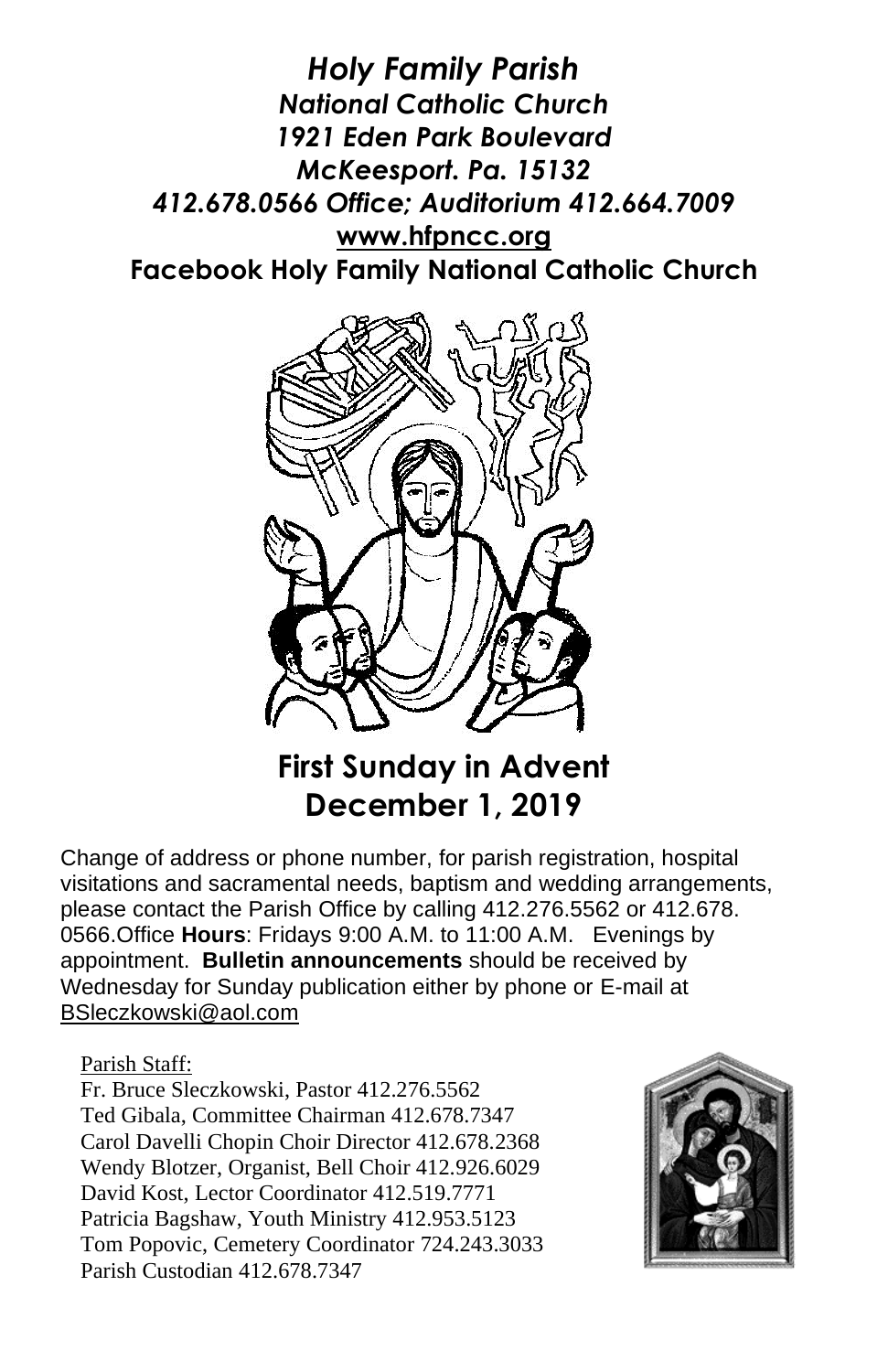#### **Advent Wreath Lighting Ceremony First Sunday-Hope for those who wait!**

L: Advent is a time for the human heart to wait, while trusting God's eternal time.

- **R: How long, O Lord, how long?**
- L: For those waiting for answered prayer.
- **R: Grant Your steadfast patience**.
- L: for those waiting in the face of uncertainty.
- **R: Grant unshakable confidence in your sovereign provision.**
- L: For those waiting for justice and mercy to reign
- **R: Grant a glimpse of your glory in our wounded world.**
- L: For all of us waiting for God's kingdom to come.
- **R: Grant that we might have the peace of Christ as we wait, the love of Christ as we act, and the grace of Christ as we speak.**
	- Christ, Be Our Light!





L: This morning we light the first candle which reminds us that throughout history, God's people have spent time waiting, wandering, and wondering about the timing of God's eternal plan. Like the people of old, we long for God's presence to illumine the area of life where we are called to wait. This morning we echo the words of the psalmist, "Wait for the Lord; be strong, and let your heart take courage; wait for the Lord!" Psalm 27:14

#### **Light Candle**

**Closing Prayer**: God of all creation, we declare that you are the Eternal One. We confess to you, O Lord, that we easily grow impatient, when you word to us is to wait. Ignite within us a new and everlasting hope. We pray this in the name of Christ our Lord. Amen.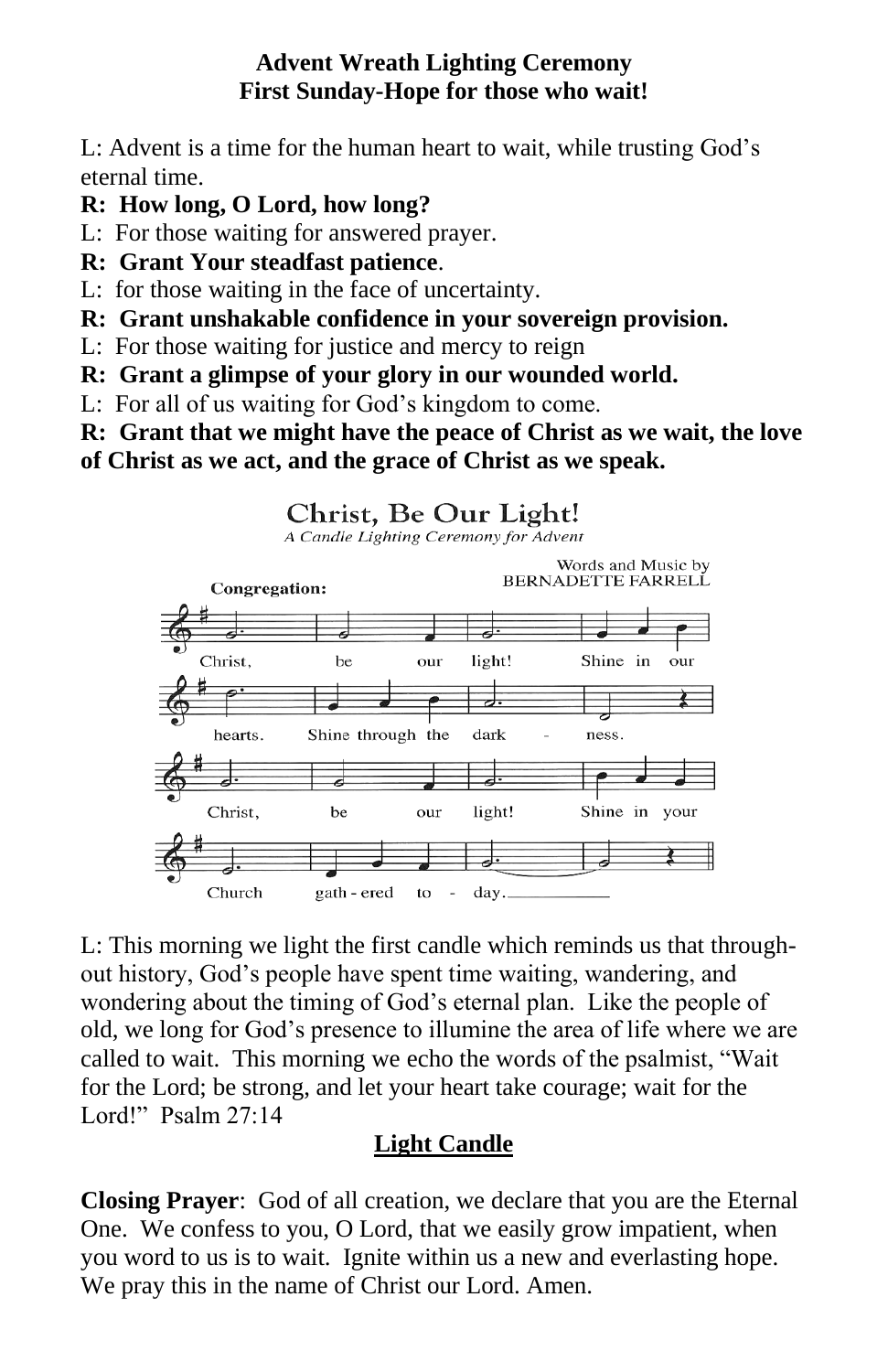## **ADVENT 1 MASS LITURGY**

| <b>OPENING HYMN</b>                                              | <b>Bulletin</b>      |
|------------------------------------------------------------------|----------------------|
| PENITENTIAL RITE                                                 | Page 66              |
| <b>ENTRANCE HYMN</b>                                             | Psalm 25: 1-3        |
| C: I wait for You, O Lord; I lift my soul to my God. In You I    |                      |
| trust; do not let me be disgraced; do not let my enemies gloat   |                      |
| over me.                                                         |                      |
| R: No one is disgraced who waits for You, but only those who     |                      |
| lightly break faith.                                             |                      |
| C: Glory be to the Father and to the Son and to the Holy Spirit. |                      |
| R: As it was in the beginning, is now, and ever shall be, world  |                      |
| without end. Amen.                                               |                      |
| <b>KYRIE</b>                                                     | Page 67              |
| <b>OPENING PRAYER</b>                                            |                      |
| <b>LITURGY OF THE WORD</b>                                       |                      |
| <b>First Reading</b>                                             | <b>Isaiah 2: 1-5</b> |
| <b>Responsorial Psalm</b>                                        | Psalm 122            |
| R: Let us go rejoicing to the house of the Lord.                 |                      |
| <b>Second Reading</b>                                            | Romans 13: 11-14     |
| Gospel Acclamations.                                             | Psalm 85: 8          |
| L: Alleluia, Alleluia.                                           |                      |
| R: Show us Lord Your love, grant us Your salvation.              |                      |
| R: Alleluia, Alleluia.                                           |                      |
| Gospel                                                           | Matthew 24: 37-44    |
| <b>SACRAMENT OF THE WORD</b>                                     |                      |
| <b>LITURGY OF THE FAITHFUL</b>                                   |                      |
| <b>NICENE CREED</b>                                              | Page 71              |
| <b>GENERAL INTERCESSION</b>                                      |                      |
| R: Lord, Hear our Prayer                                         |                      |
| <b>OFFERTORY</b>                                                 | Page 73              |
| THE GREAT THANKSGIVING                                           |                      |
| EUCHARISTIC PRAYER 3                                             | Page 84              |
| <b>LAMB OF GOD</b>                                               | Page 97              |
| <b>COMMUNION</b>                                                 | Page 98              |
| POST COMMUNION PRAYER                                            |                      |
| <b>CONCLUDING RITE</b>                                           |                      |
| <b>DISMISSAL BLESSING</b>                                        | Page 100             |
| <b>CLOSING HYMN</b>                                              | <b>Bulletin</b>      |
|                                                                  |                      |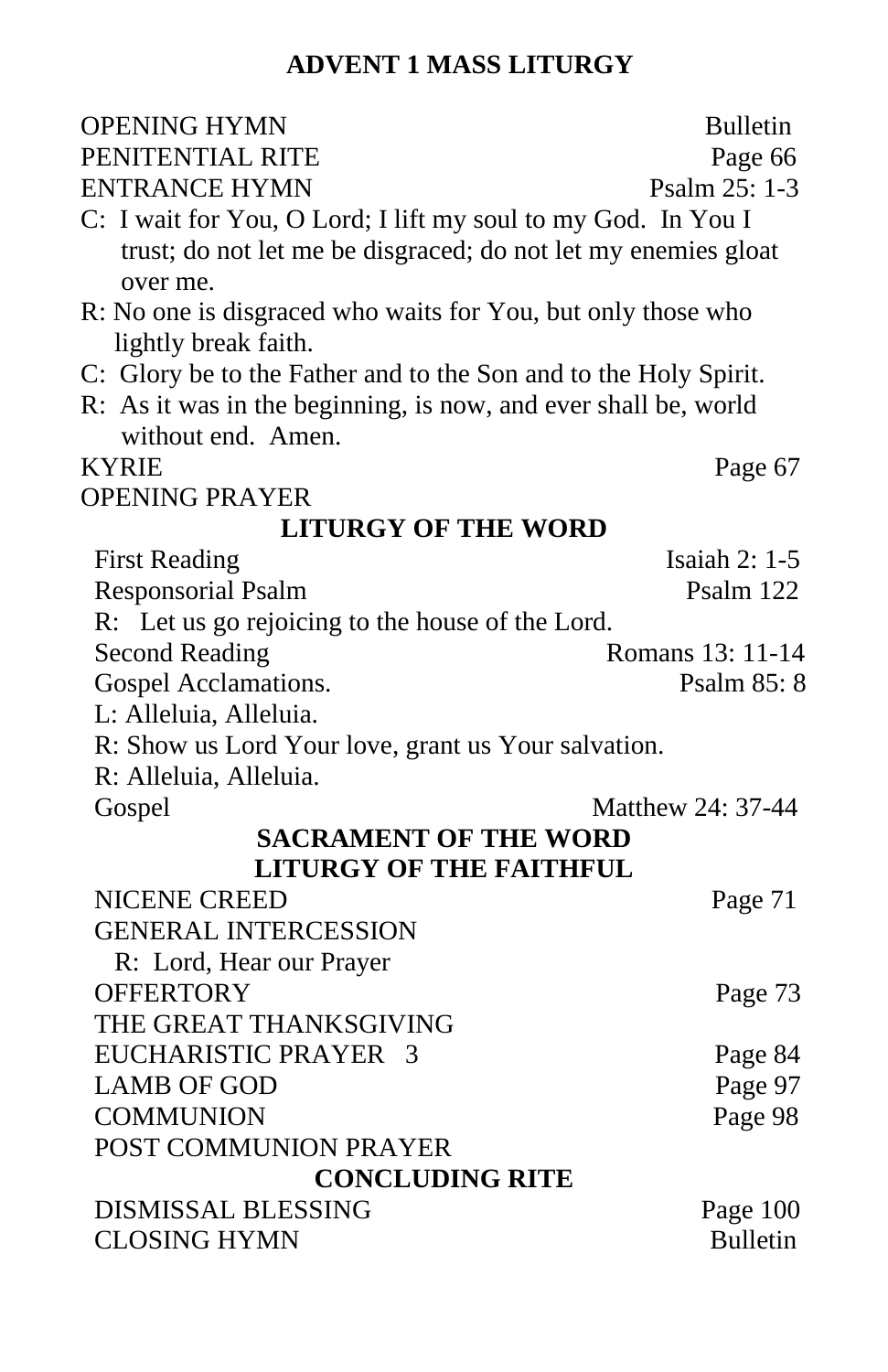#### **Opening Hymn: "Come Thou Long Expected Jesus"**  PNCC Hymnal #29

Come Thou long expected Jesus, born to set Thy people free. From our fears and sins release us; let us find our rest in Thee. Israel's strength and consolation, hope of all the earth Thou art,

Dear desire of ev'ry nation, joy of ev'ry longing heart.

Born Thy people to deliver, born a child and yet a king, Born to reign in us forever, now Thy gracious Kingdom bring. Be Thine own eternal Spirit, rule in all our hearts alone, By Thine all sufficient merit, raise us to Thy glorious Throne. Amen.



**Closing Hymn: "Watchmen, tell us of the Night"** PNCC Hymnal #31

Watchman tell us of the night, what its signs of promise are. Traveler, o'er yon mountain's height, see that glory beaming star. Watchman, doth its beauteous ray Aught of joy or hope foretell? Traveler, yes—it brings the day, Promised day of Israel.

Watchman, tell us of the night; Higher yet that star ascends. Traveler, blessedness and light, Peace and truth its course portends. Watchman, will its beams alone Gild the spot that gave them birth? Traveler, ages are its own; See, it bursts o'er all the earth.

Watchman, tell us of the night, For the morning seems to dawn. Traveler, darkness takes its flight, Doubt and terror are withdrawn. Watchman, let thy wanderings cease; Hie thee to thy quiet home. Traveler, lo! the Prince of Peace, Lo! the Son of God is come!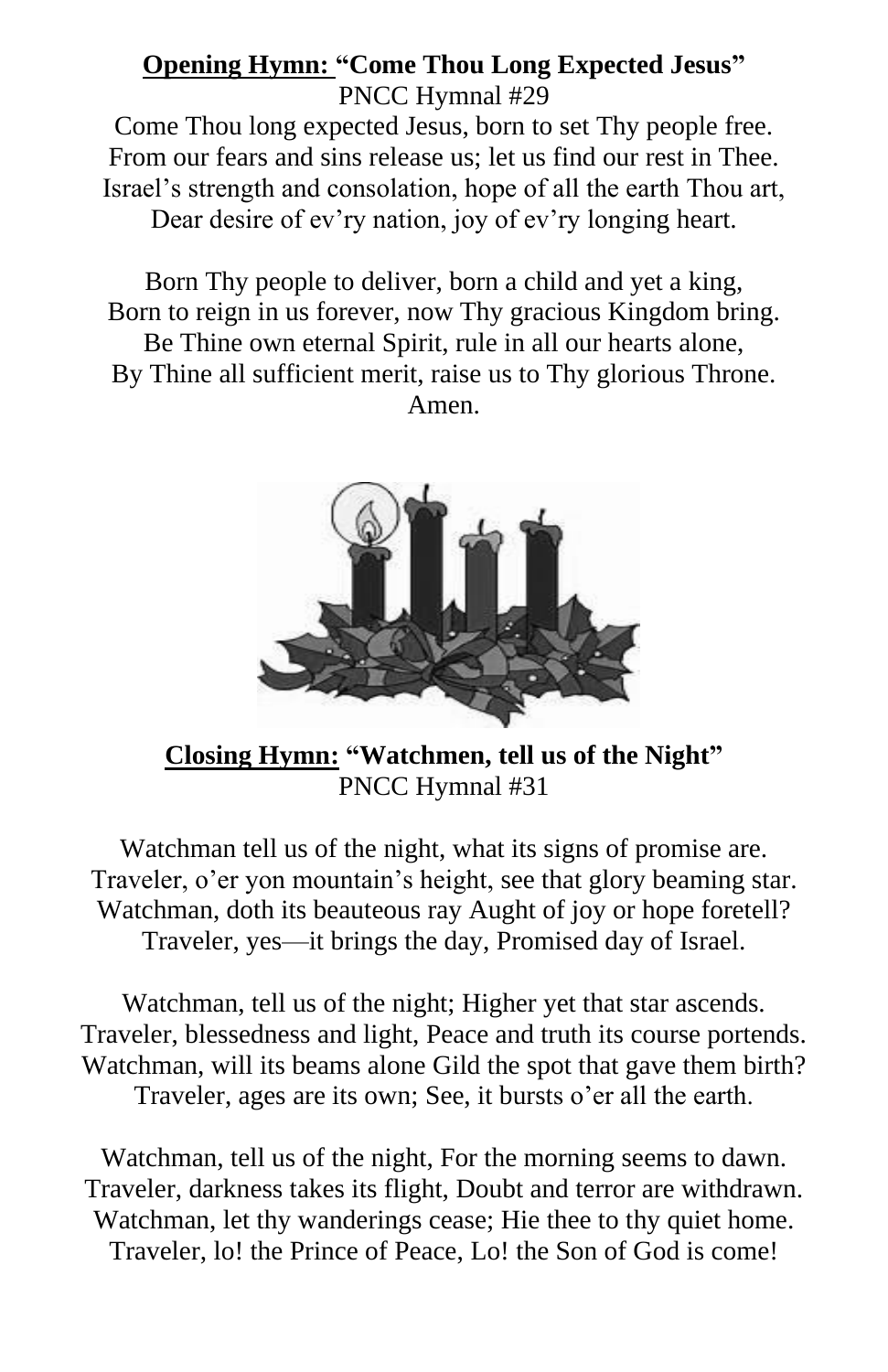## **This Week**

| <b>Sunday, December 1, 2019</b>                                          | <b>Advent 1</b> |
|--------------------------------------------------------------------------|-----------------|
| Confession                                                               | 8:30 A.M.       |
| <b>Advent Wreath Lighting</b>                                            |                 |
| <b>Holy Mass</b>                                                         | 9:00 A.M.       |
| +Joseph Korch Int. Janet Korch; +Alice Demski (16 <sup>th</sup> )        |                 |
| Ann.) Int. Gary Demski; + <b>Lepha Davis</b> (25 <sup>th</sup> Ann.) Int |                 |
| Shawn & Valerie Davis                                                    |                 |
| <b>SOCL Classes</b>                                                      | 10:15 A.M.      |
| <b>Fellowship Hour</b>                                                   | 10:15 A.M.      |
| <b>Holy Mass</b>                                                         | 11:00 A.M.      |
| <b>Wednesday, December 4, 2019</b>                                       |                 |
| <b>Bible Class</b>                                                       | 6:00 P.M.       |
| Frederic Chopin Choir Rehearsal                                          | 7:00 P.M.       |
| <b>Thursday, December 5, 2019</b>                                        |                 |
| <b>Annunciation Bell Choir Rehearsal</b>                                 | 6:30 P.M.       |
| <b>Saturday, December 7, 2019</b>                                        |                 |
| Parish Wigilia Dinner                                                    | 4:00 P.M.       |
| <b>Sunday, December 8, 2019</b>                                          | <b>Advent 2</b> |
| Confession                                                               | 8:30 A.M.       |
| <b>Advent Wreath Lighting</b>                                            |                 |
| <b>Holy Mass</b>                                                         | 9:00 A.M.       |
| +Irene Jugan Int. David & Sandy Kost; +Mildred                           |                 |
| <b>Budziloski Int. Terry Allen</b>                                       |                 |
| <b>SOCL Classes</b>                                                      | 10:15 A.M.      |
| <b>Fellowship Hour</b>                                                   | 10:15 A.M.      |
| <b>Holy Mass</b>                                                         | 11:00 A.M.      |
|                                                                          |                 |

*Church Christmas Decorating Saturday Morning December 14th at 9:00 A.M. Help needed.*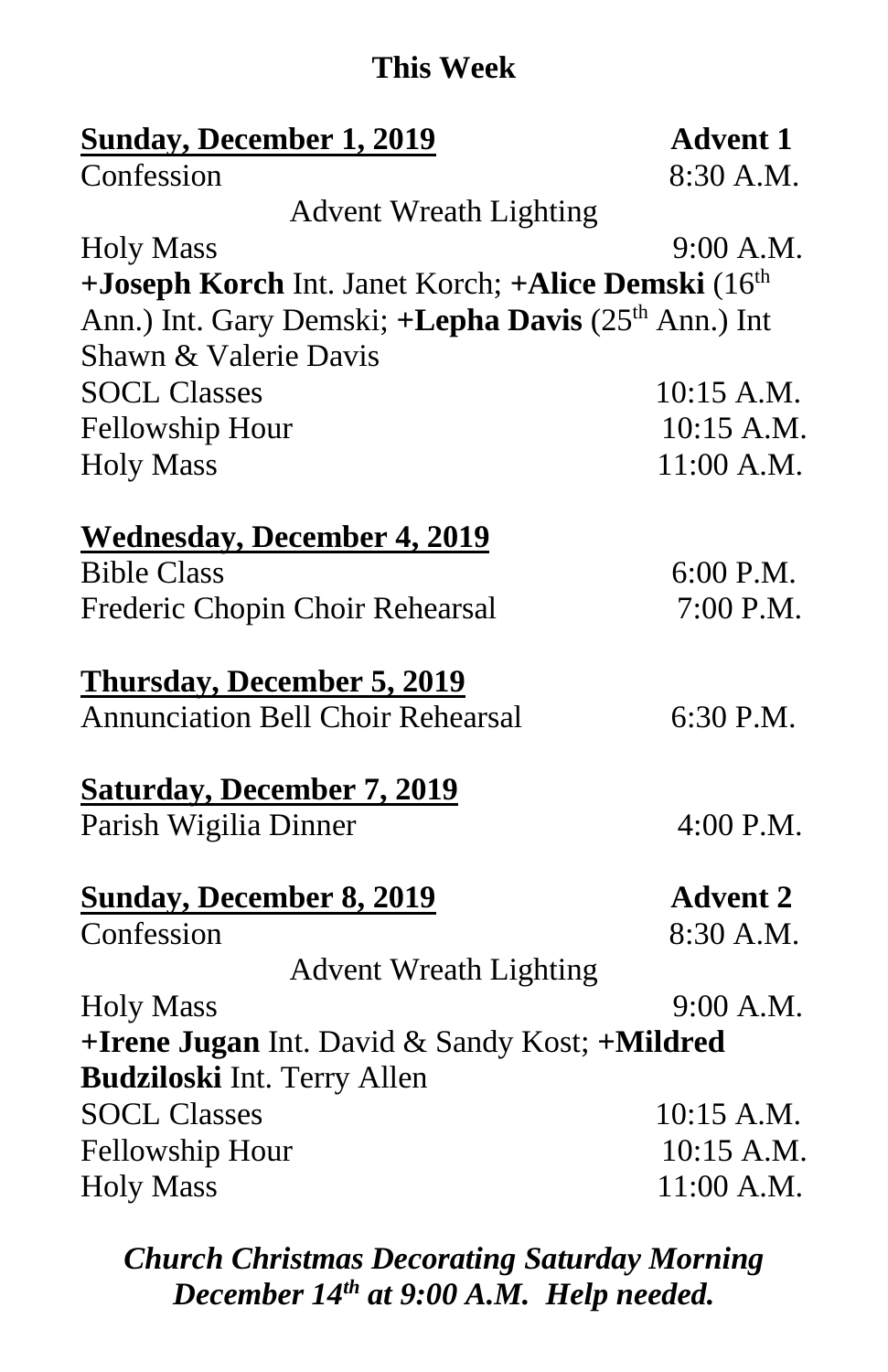# **Today's Sunday Ministry 11:00 A.M.**

Greeter: M. Sleczkowski A. Fioravanti Lectors: Yellow Team B. & L. Zaucha Ushers: L. Ruozzi & T. Gibala J. Wagner

## **Next Sunday Ministries**

**9:00 A.M. 11:00 A.M.**

Greeter: C. Trumpe A. Fioravanti Lectors: Youth Team B. Zaucha Ushers: S. Tadajski & D. Crouch J. Wagner

# **Winter Clothes-less Clothes Drive**

The United YMSR is conducting clothes drives throughout our national Church asking all parishes to help in this winter clothes drive ending January  $20<sup>th</sup>$ . Holy Family YMSR Branch 70 is participating. Since our local organizations no longer accept bulk used clothing, it was decided to have a clothes-less clothes drive giving the proceeds to McKeesport charities, the Intersection and Salvation Army where they can use the money for what they need. Located in the back of the Church will be boxes designated for financial donations. All checks are to be made out to the Holy Family YMSR Branch 70.

## **Christmas Poinsettias**



Envelopes are available to purchase your Memorial Christmas Poinsettias for the Church. Price still the same as last year, \$12.00.

## **Angel Tree**

**We ask that all the gifts to be under the tree by Dec. 8th.** This will ensure Christmas deliveries. Take an Angel and make a needy child happy this year Christmas Day. Do not wrap your gift please.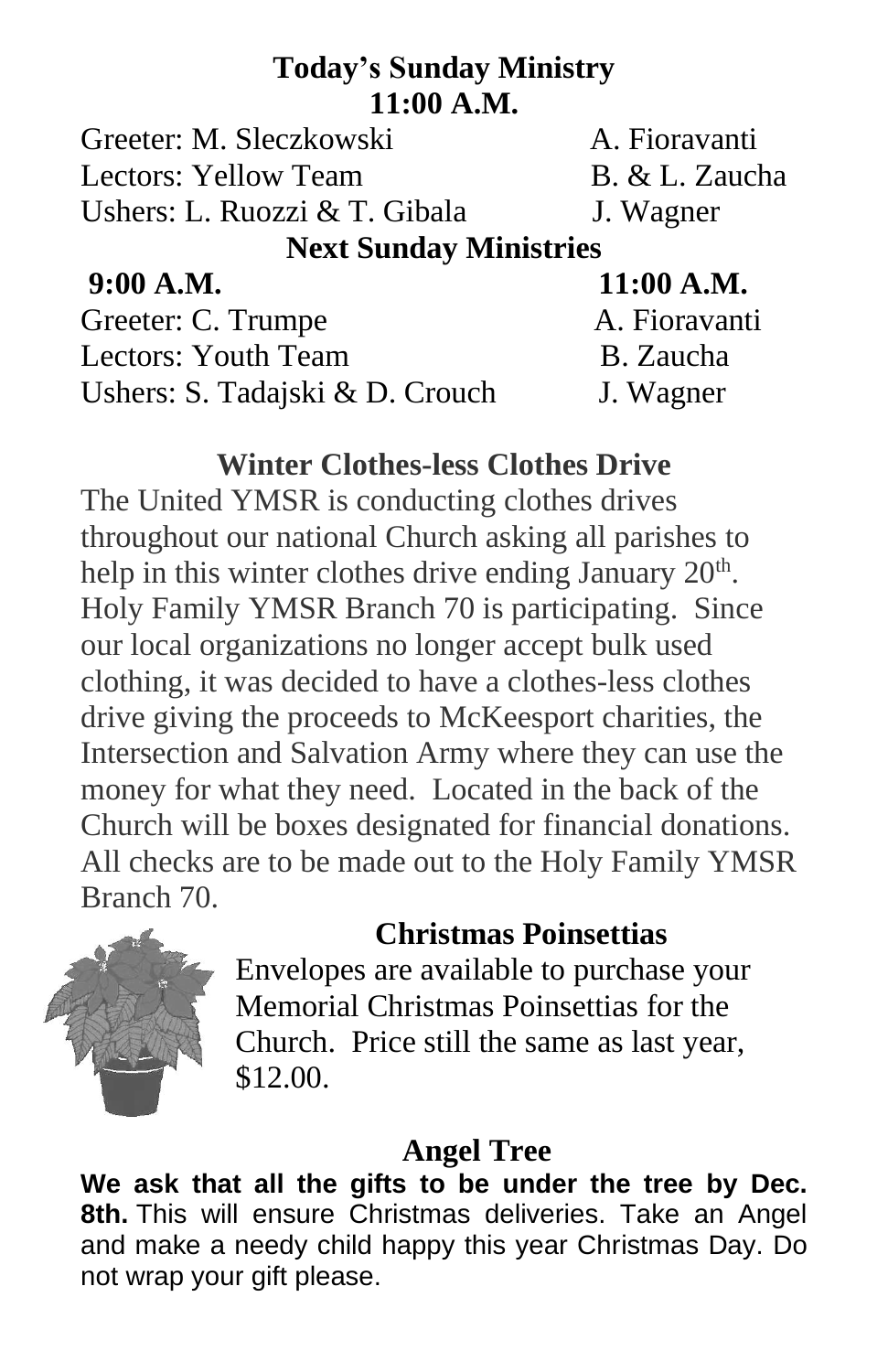## *Parish Wigilia-Vigil Dinner*

*Sponsored by the Society of the Most Blessed Sacrament Saturday, December 7, 2019 4:00 P.M. Parish Hall 1921 Eden Park Boulevard*

 *Adults \$20.00; Children under 12- \$10.00 Call Kathy Trumpe @ 412.664.4591 to make reservations. Santa will make a scheduled visit for the children. Tickets must be purchased Today*

#### **SOCL Sarris Christmas Candy Sale**

**Today** all orders should be in for the Candy Sale to assure delivery before Christmas. Checks can be made out to Holy Family Parish. Order sheets are in the vestibule and give to Fr. Bruce.

#### **At Home with the Word for 2020 Books are available. Price \$10. See Dave Kost or Fr. Bruce to pick up yours.**

#### **"Is Your Heart Prepared for a King"**

Our Annunciation Bell Choir along with the Bethesda Chancel Choir will be performing a special Cantata Sunday, Dec.  $15<sup>th</sup>$  at 11:00 AM in the Bethesda U.P. Church 314 S Third Avenue, Elizabeth, PA. The community is invited and a Social Hour to follow.

#### **Breakfast with Santa** Saturday, December 14, 2019 Holy Family Parish Hall 8:30 AM -12:30 PM Adults \$8.00 (14 and older) - Children \$5.00 (3 to 13) Under 2 Free



Sponsored by McKeesport High School Tiger Band, Orchestra and Guard Boosters

Call Jen Wos@ 412.377.8929 or Jen [Martino@412.280.6119](mailto:Martino@412.280.6119) for registrations.

### **CHRISTMAS OPLATEK IS AVAILABLE IN THE PARISH NARTHAX**